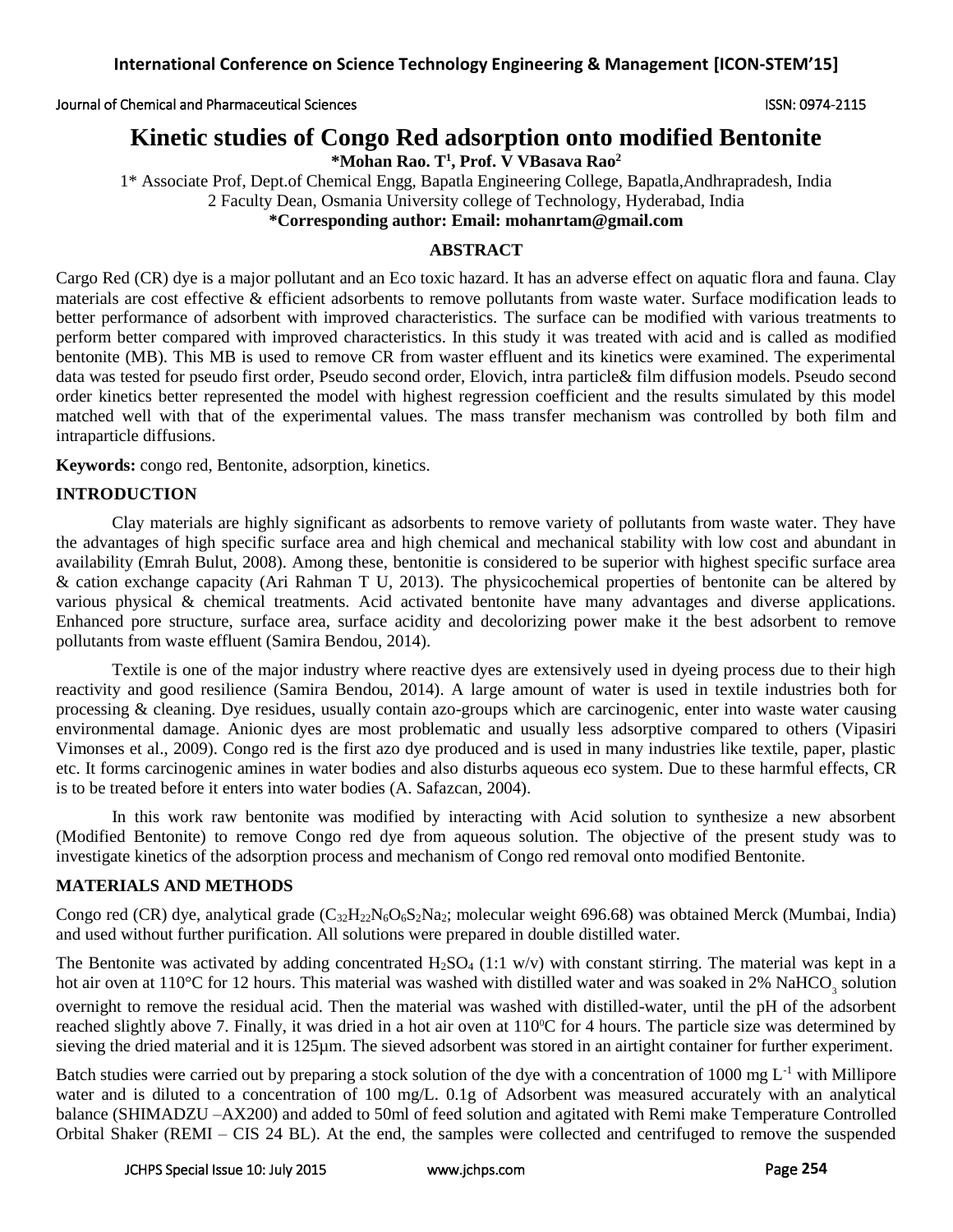### Journal of Chemical and Pharmaceutical Sciences ISSN: 0974-2115

solid particles using REMI C 24 centrifuge. The clear liquid was collected and analyzed with UV – Visible Spectrophotometer (SYSTRONICS-117) at a wavelength of 498nm.

### **RESULTS AND DISCUSSION**

**Adsorption Kinetics:** Kinetic analysis is important to determine solute uptake rate which determines the residence time required for the completion of the process. The rate of removal and its efficiency depends on the kinetic characteristics of the process (Y.S. Ho, 2000). Several mathematical models have been proposed in the literature to describe adsorption data. They are classified as adsorption reaction models and adsorption diffusion models which are quite different in nature. Both models are applied to describe the kinetics of adsorption Process. (Qiu et al.2009).

### **Adsorption Reaction Models:**

**Psuedo First Order Rate equation:** The Lagergren pseudo-first-order rate expression is the foremost model used to describe the kinetics of adsorption process based on solid capacity is generally expressed as (S. Lagergren et al., 1898):

$$
\frac{dq_t}{dt} = k_1 \cdot (q_\epsilon - q_t) \tag{1}
$$

Where,  $q_e$  and  $q_t$  are the amounts of solute adsorbed at equilibrium and at time t (min), respectively.  $k_1$  is the rate constant  $(min^{-1})$ .

After integration and applying boundary conditions at  $q_t=0$  at t=0  $q_t=q_t$  at t=t, eq. 1 yields the linear form:

$$
\ln(q_e - q_t) = \ln q_e - k_1 t \tag{2}
$$

The values of  $k_1 \& q_e$  are determined from the slope and intercept of the plot In (q<sub>e</sub>-q<sub>t</sub>) versus t. These values along with the correlation coefficients,  $R^2$  are given in Table 1. Significant difference is observed between calculated and experimental equilibrium uptake values and relatively small values of correlation coefficients (Table 1), at different temperatures conclude adsorption of CR on to modified bentonite is not a first-order process.

**Psuedo Second Order Rate equation:** Pseudo-second-order kinetic model is widely used to describe the adsorption kinetics which is proposed by Ho and McKay (Y.S. Ho et al., 1999) has the following form:

$$
\frac{dq_t}{dt} = k_2 \cdot (q_\epsilon - q_t)^2 \tag{3}
$$

where,  $k_2$  is the rate constant for pseudo-second-order reaction (g min<sup>-1</sup>). Integrated form of the above equation under the same boundary conditions applied similar to that of first order kinetics is

$$
\frac{t}{q_t} = \frac{1}{k_2 q_{2\varrho}^2} + \frac{t}{q_{2\varrho}}
$$
 (4)

Experimental data was fitted to the above form (Fig. 1) and the rate constant, equilibrium uptake and correlation coefficients were calculated and presented in the table 1. The calculated uptake values are in correspondence with experimental values and correlation coefficients are almost equal to 1 implies that the adsorption system obeys the pseudo-second-order kinetic model perfectly.



### **Fig.1, Pseudo-second-order kinetic model for the adsorption of Congo red on modified Bentonite.**

*Elovich's Equation:* The Elovich kinetic equation is mainly applicable to chemisorptions kinetics. The equation is often valid for heterogeneous surface of adsorption. It is generally expressed as: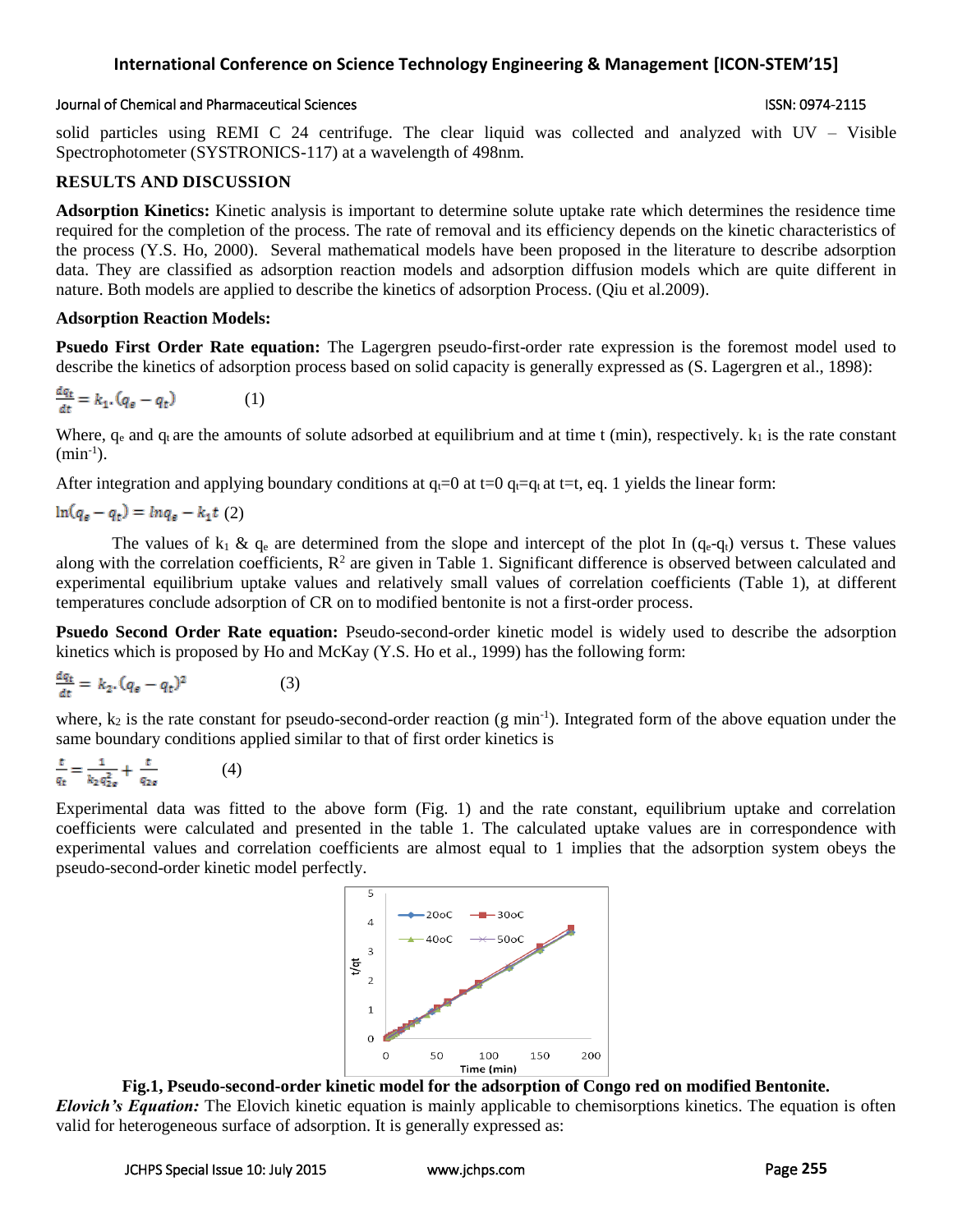### Journal of Chemical and Pharmaceutical Sciences **ISSN: 0974-2115** ISSN: 0974-2115

 $dq/dt = \alpha e^{-\beta qt}$  $(5)$ 

Integrating the equation for the same boundary condition gives,

qt=  $1/\beta(\ln(\alpha \beta)) + 1/\beta \ln t$  (6)

where, α: the initial adsorption rate (mg/g min), β related with extent of the surface coverage and the activation energy of the chemisorptions( $g/mg$ ) where the model is applicable. A plot of  $q_t$  vs lnt should give a linear relationship with the slope of  $1/\beta$  and an intercept as  $(1/\beta \ln(\alpha \beta))$ .

The Elovich plots were generated with experimental data (Fig. 2) and the results were presented in table 1. The model is considered to be adequate and satisfactory with regression coefficient values (0.918-0.947) to explain adsorption phenomenon.



**Fig.2.Elovich model for the adsorption of Congo red using modified Bentonite Table.1.Comparison of reaction kinetic model parameters**

| Temp.     | <b>Pseudo First order kinetics</b> |                         |                | <b>Pseudo Second order</b><br>kinetics |        |                | <b>Elovich Kinetics</b> |                        |                | q <sub>e</sub> , exp |
|-----------|------------------------------------|-------------------------|----------------|----------------------------------------|--------|----------------|-------------------------|------------------------|----------------|----------------------|
| ${}^{0}C$ | $\boldsymbol{k}_1$<br>$min^{-1}$   | q <sub>e,</sub><br>mg/g | $\mathbf{R}^2$ | $\kappa_2$<br>$g \text{min}^{-1}$      | mg/g   | $\mathbb{R}^2$ | g/mg                    | $\alpha$<br>$mg/g$ min | $\mathbb{R}^2$ | mg/g                 |
| 20        | 0.021                              | 4.2844                  | 0.840          | 0.0240                                 | 49.015 | 0.999          | 0.748839                | $8.69348E+13$          | 0.947          | 49.015               |
| 30        | 0.049                              | 5.9536                  | 0.690          | 0.0412                                 | 47.015 | 0.999          | 0.962094                | 3.83802E+17            | 0.912          | 47.015               |
| 40        | 0.048                              | 4.2930                  | 0.713          | 0.0500                                 | 49.120 | .000           | 1.540832                | $3.69421E + 30$        | 0.917          | 49.120               |
| 50        | 0.007                              | 3.7848                  | 0.747          | 0.0190                                 | 49.656 | 0.999          | 0.810045                | $1.24846E+15$          | 0.918          | 49.656               |

### **Adsorption Diffusion Models:**

**Intra particle Diffusion Model:** The structure of the adsorbent and its interaction with the diffusing adsorbate influence the rate of transport, where the solute movement is a function of concentration gradient, and the rate constant (ki) can be determined by intra-particle diffusion model. Weber Morris found that, in many adsorption cases, solute uptake varies almost proportionally with  $t^{1/2}$  rather than with the contact time t.

$$
q_t = k_i \sqrt{t + C} \tag{7}
$$

where,  $q_t$  refers to the amount of dye adsorbed in mg/g at time, t; intercept C, indicating the boundary layer effect and ki, the intra-particle diffusion rate constant  $(mg/g.min<sup>1/2</sup>)$ . A plot between amount of dye adsorbed and square root of time should be a straight line passing through the origin, if the intra particle diffusion is the sole rate limiting step. Otherwise adsorption kinetics can be controlled by film and intra particle diffusion simultaneously (Kumar, A. et al., 2007).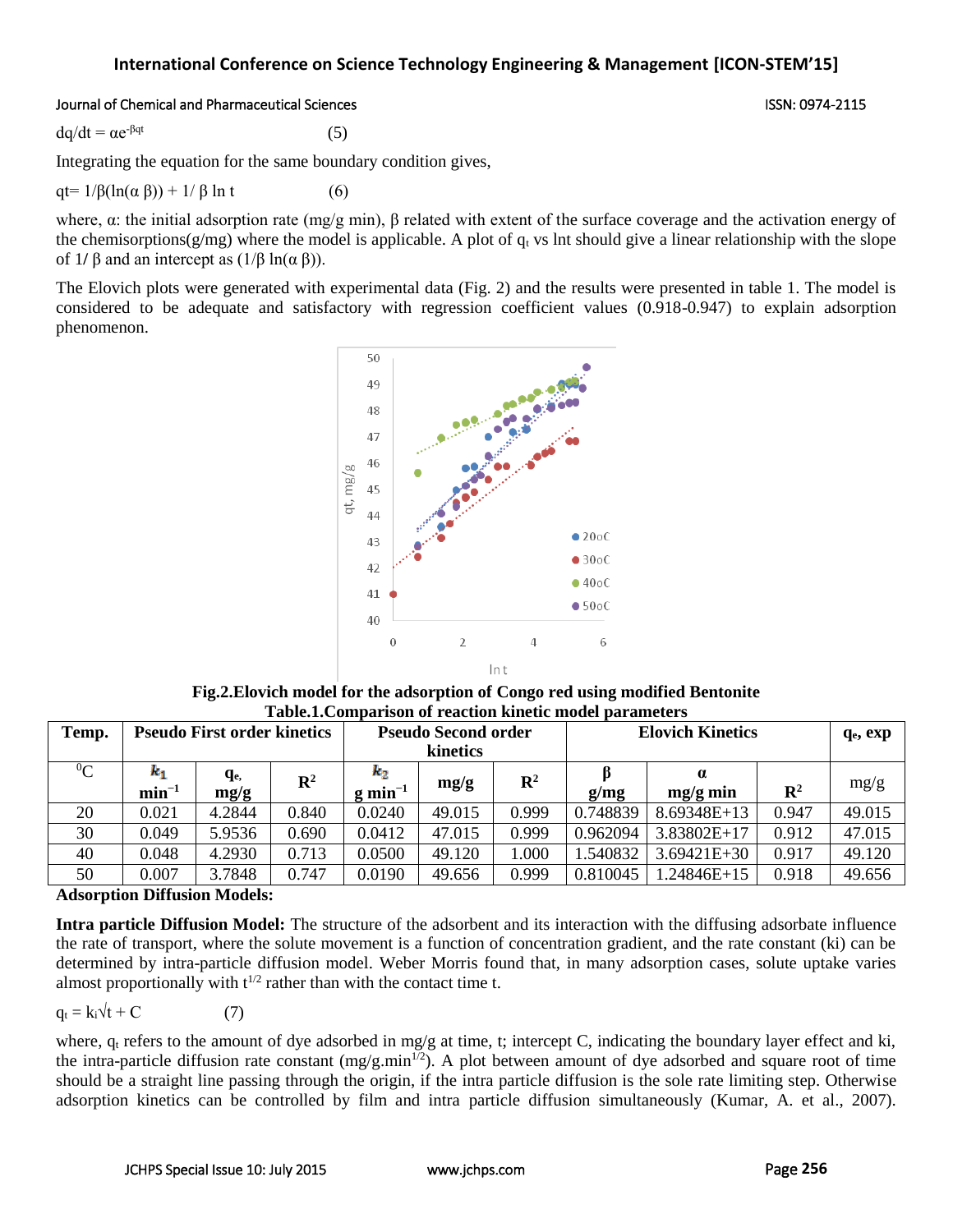### Journal of Chemical and Pharmaceutical Sciences **ISSN: 0974-2115** ISSN: 0974-2115

Experiments were conducted at different temperatures, intra particle diffusion rate constants can be obtained from the amount of dye adsorbed versus  $t^{1/2}$  plots as shown Fig. 3.



### **Fig.3.Intra-particle diffusion for the adsorption of Congo red using modified Bentonite**

The values of the constants, ki, C and  $\mathbb{R}^2$  for intra particle diffusion kinetics have been given in Table 2. The correlation coefficients  $(R^2)$  are between 0.9055 and 0.9429. The plots do not pass through the origin, indicating the intra-particle diffusion is not the only rate controlling step.

**Liquid film Diffusion Mode:** The film diffusion mass transfer rate equation is presented as :

 $-\ln(1-q_t/q_e) = R't$  (8)

 $R' = 3D_e' / (\Delta r_0 r_0 k')$ 

where  $R'(1/min)$  is the liquid film diffusion constant,  $De'(cm^2/min)$  is the effective liquid film diffusion coefficient,  $r_0$ (cm) is the radius of the adsorbent beads,  $\Delta r_0$  (cm) is the thickness of the liquid film, and k' is equilibrium constant of adsorption. A plot of  $-\ln(1-qt/qe)$  vs. t should be a straight line with a slope R' if the liquid film diffusion is the rate limiting step. The liquid film mass transfer equation has been successfully applied to model several liquid solid adsorption systems (Qiu et al.2009).

Experimental data is tested for film diffusion kinetics, and represented in fig. 4. Results indicate nonlinear trend in the beginning period of time and inear lateron. Straight lines does't pass through origin confirm liquid diffusion is not only the limiting step and there is a chance of mixed kinetics.